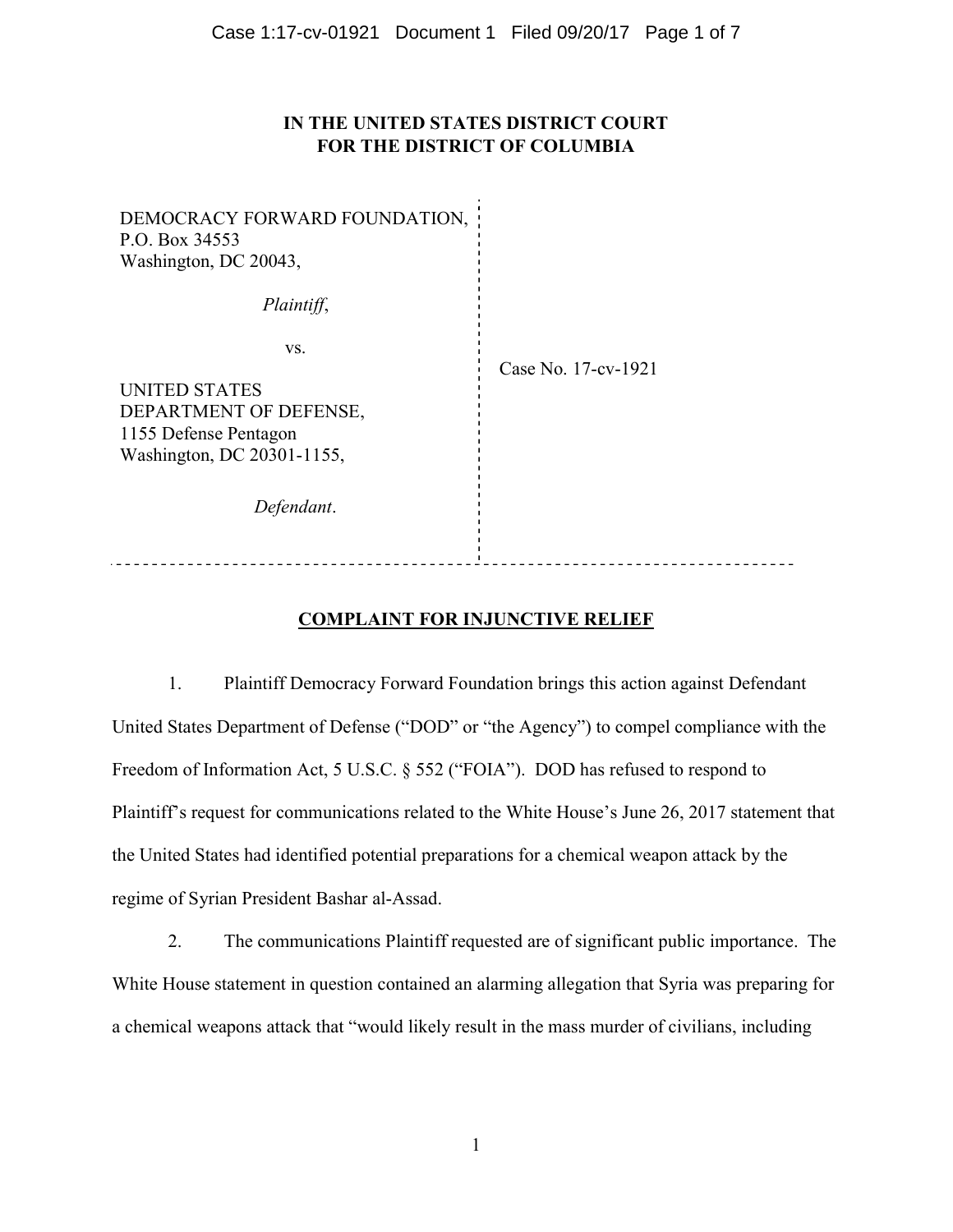#### Case 1:17-cv-01921 Document 1 Filed 09/20/17 Page 2 of 7

innocent children."<sup>1</sup> Despite the seriousness of this allegation, Pentagon officials were reportedly caught off guard by the statement, with several reportedly unaware of where the White House had received its information.

3. Given the Agency's refusal to even respond to Plaintiff's FOIA, judicial action is necessary to compel compliance with FOIA and production of any relevant documents.

### JURISDICTION AND VENUE

4. This Court has jurisdiction over this action pursuant to 5 U.S.C. § 552(a)(4)(B) and 28 U.S.C. § 1331.

5. Venue is proper under 5 U.S.C.  $\frac{552(a)(4)(B)}{B}$  and 28 U.S.C.  $\frac{51391(e)}{B}$ , because DOD and Plaintiff are both located in Washington, D.C., and a substantial part of the events or omissions giving rise to Plaintiff's claims occurred in Washington, D.C.

### PARTIES

6. Plaintiff Democracy Forward Foundation is a not-for-profit media organization incorporated under the laws of the District of Columbia, and based in Washington, D.C. Plaintiff works to promote transparency and accountability in government, in part, by educating the public on government actions and policies.

7. Defendant DOD is a federal agency within the meaning of FOIA, 5 U.S.C. § 552(f)(1), and is headquartered in Washington, D.C. DOD has possession, custody, and control of records to which plaintiff seeks access.

 $\overline{a}$ 

<sup>&</sup>lt;sup>1</sup> Abby Phillip & Dan Lamothe, *White House says Syria's Assad preparing another chemical* attack, warns of 'heavy' penalty, Washington Post, June 27, 2017, available at https://www.washingtonpost.com/news/post-politics/wp/2017/06/26/white-house-says-syriasassad-preparing-another-chemical-attack-warns-of-heavy-penalty/?utm\_term=.eb758623fdc9.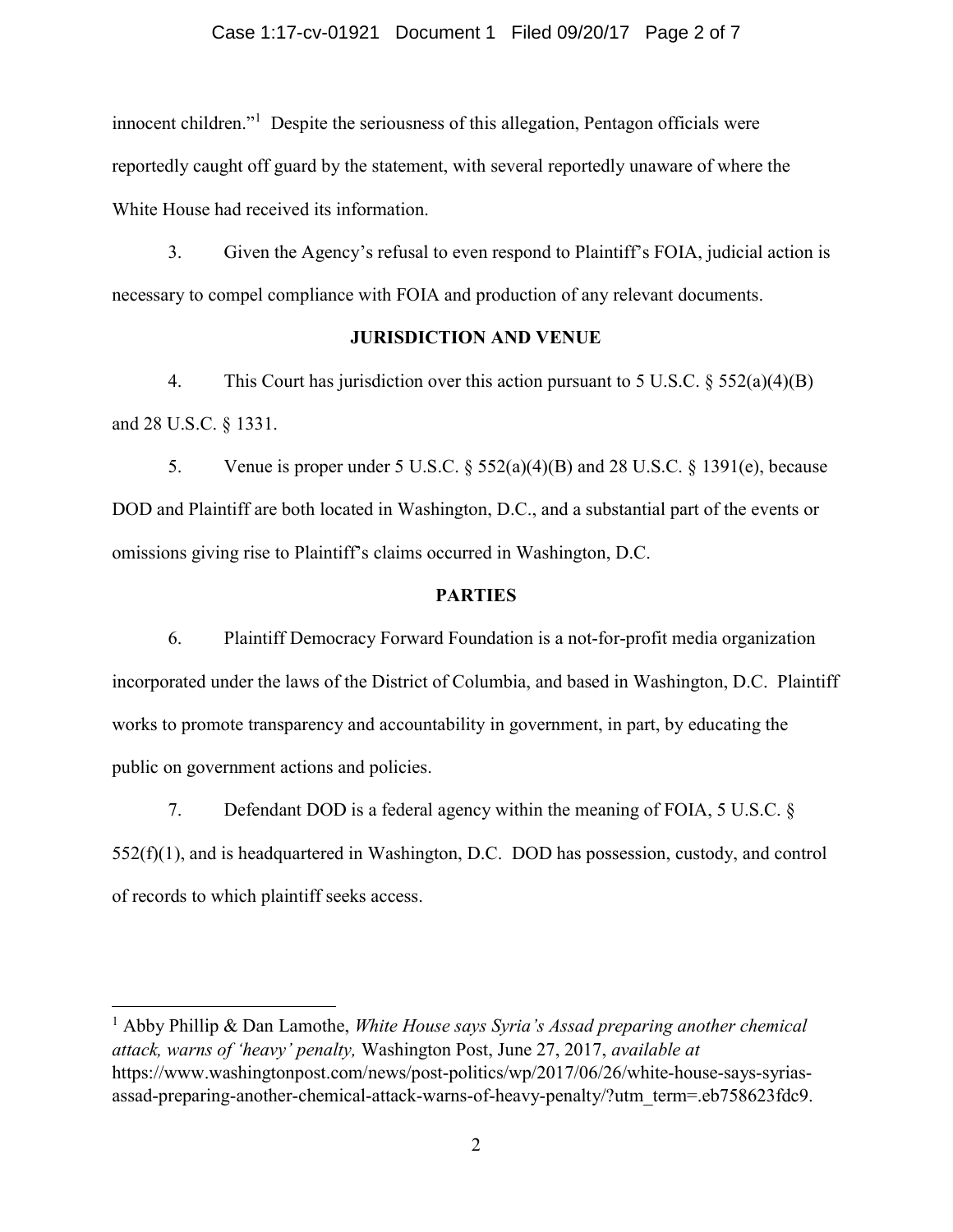# FACTUAL ALLEGATIONS

## The June 26, 2017 Statement

8. On Monday, June 26, 2017, then-White House Press Secretary Sean Spicer issued

a statement that read:

The United States has identified potential preparations for another chemical weapons attack by the Assad regime that would likely result in the mass murder of civilians, including innocent children. The activities are similar to preparations the regime made before its April 4, 2017 chemical weapons attack.

As we have previously stated, the United States is in Syria to eliminate the Islamic State of Iraq and Syria. If, however, Mr. Assad conducts another mass murder attack using chemical weapons, he and his military will pay a heavy price. $2$ 

9. Later that day, the New York Times reported that "[s]everal military officials were

caught off guard by the statement from President Trump's press secretary."<sup>3</sup>

10. Similarly, BuzzFeed News reported on June 27, 2017 that "[m]any officials

across the Pentagon did not know what the White House was referring to until Tuesday

morning," June 27. As BuzzFeed News explained, "five US defense officials reached by

BuzzFeed News on Monday night said they did not know where the potential chemical attack

would come from, including one US Central Command official who had 'no idea' about its

origin. The officials said they were unaware the White House was planning to release its

statement."<sup>4</sup>

 $\overline{a}$ 

 $2$  Id.

<sup>&</sup>lt;sup>3</sup> Michael D. Shear, et al., Syria Will 'Pay a Heavy Price' for Another Chemical Attack, White House Says, N.Y. Times, June 26, 2017, available at

https://www.nytimes.com/2017/06/26/us/politics/syria-will-pay-a-heavy-price-for-anotherchemical-attack-trump-says.html?mcubz=0.

<sup>&</sup>lt;sup>4</sup> Claudia Koerner & Nancy A. Youssef, White House Says Syria May Be Preparing Another Chemical Attack, Warns Assad Will "Pay A Heavy Price", BuzzFeed News, June 26, 2017, available at https://www.buzzfeed.com/claudiakoerner/white-house-says-syria-may-be-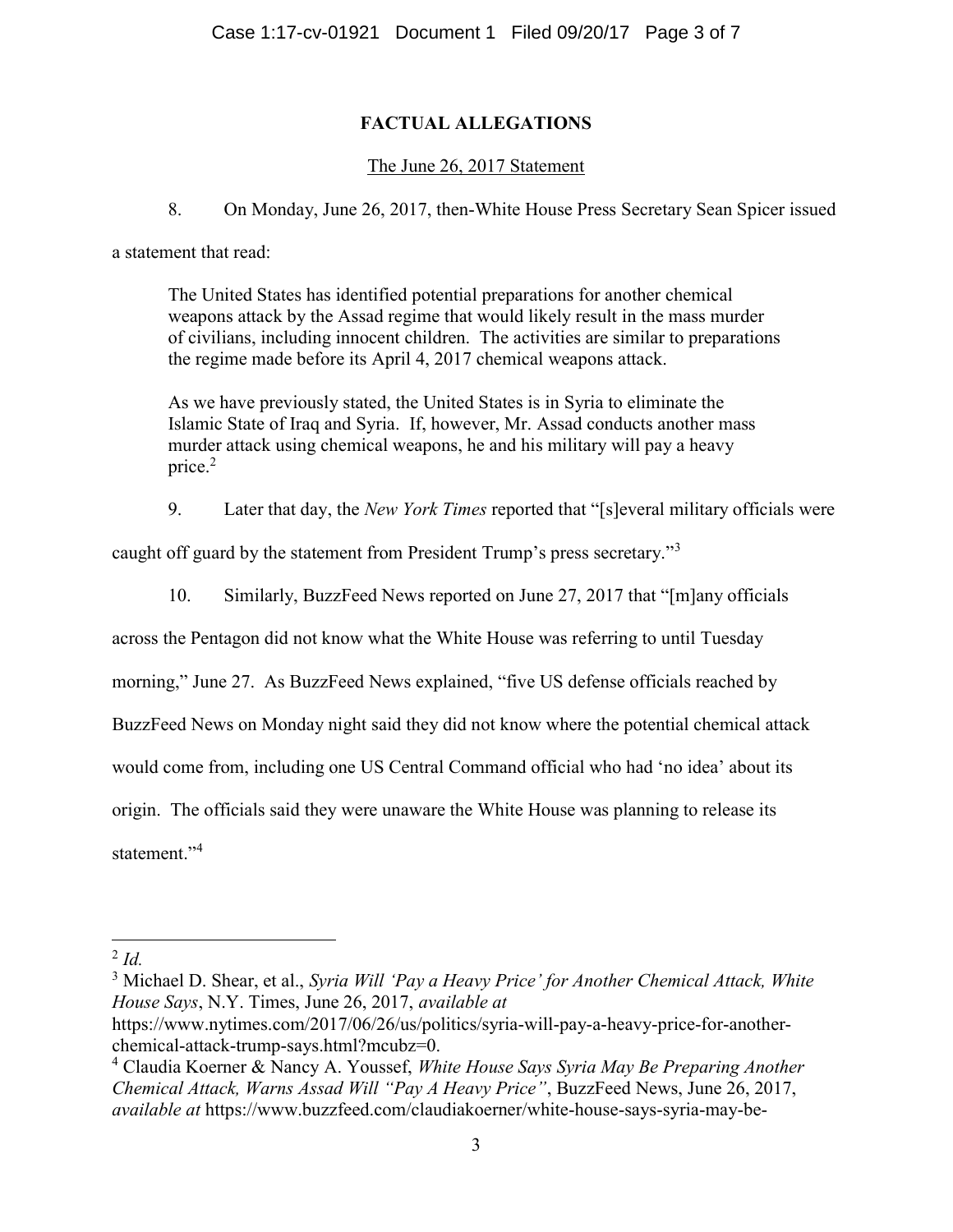### Case 1:17-cv-01921 Document 1 Filed 09/20/17 Page 4 of 7

11. On June 27, 2017, the White House disputed these reports through an unnamed official, stating that "all relevant agencies—including State, DoD, CIA and [the Office of the Director of National Intelligence —were involved in the process from the beginning."<sup>5</sup>

12. As indicated by the numerous articles written about the topic, Mr. Spicer's June 26 statement was the subject of significant public interest, as was the question of whether, when, and how DOD was involved in the assessment of the risk and the threat made in Mr. Spicer's statement.

### Plaintiff's FOIA Request

13. To understand and explain to the public the scope and nature of DOD's

involvement in the June 26 statement, Plaintiff submitted a FOIA request to DOD.

14. Plaintiff's FOIA request was submitted by electronic mail on June 29, 2017 and

requested the following, with the scope of the request limited to the period between June 25,

2017 and June 27, 2017:

- 1. Any and all records that refer or relate to the statement issued by the White House on June 26, 2017 about potential preparations of chemical weapons by the Assad regime in Syria. This includes, but is not limited to all drafts of the statement and communications regarding its content.
- 2. Any and all records that were sent from or to any of the following White House employees: Sean Spicer, Lindsay Walters, Sarah Huckabee Sanders, Hope Hicks, Reince Priebus, Michael Ambrosini, Katie Walsh, Rick Dearborn, Stephen Bannon, Jared Kushner, Avraham Berkowitz, Stephen Miller, Donald McGahn, Omarosa Manigault, Kellyanne Conway, Madeleine Westerhout, Stephanie Grisham, H.R. McMaster, Ezra Cohen-Watnick, Tom Bossert, Ricky Waddell, Dina Powell, or Joel Rayburn.

preparing-another-chemical?utm\_term=.yr18egXjXb#.nqLmYx0R09 (updated on June 27, 2017).

<sup>&</sup>lt;sup>5</sup> Annie Karni & Nahal Toosi, *Tight circle of security officials crafted Trump's Syria warning*, Politico, June 27, 2017, available at http://www.politico.com/story/2017/06/27/trump-syriawarning-security-240021.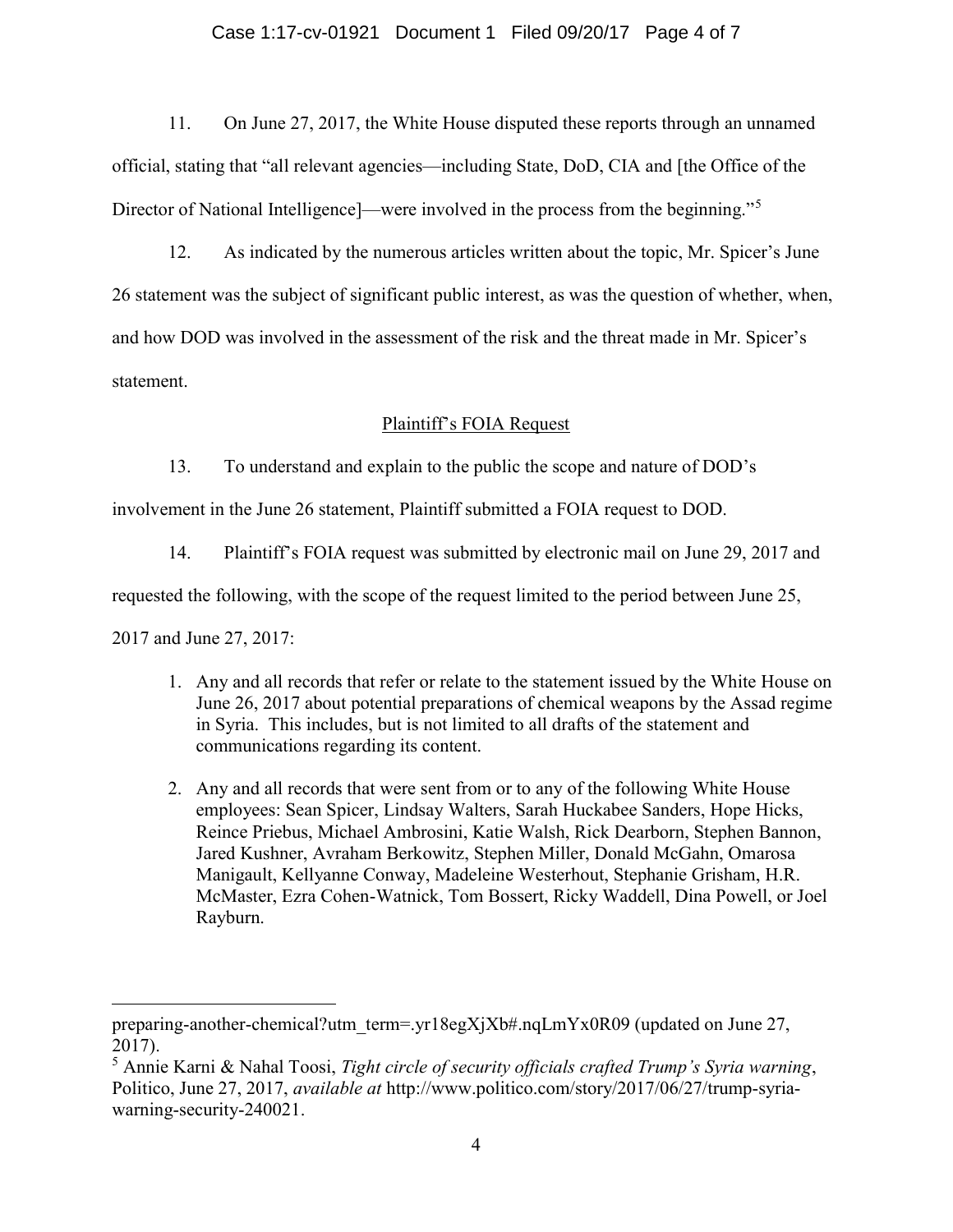3. Any and all records that refer or relate to Department of Defense personnel interactions with the Associated Press regarding confirmation that the United States has seen chemical weapons activity at a Syrian air base. This includes, but is not limited to, all emails sent from or to any individual with an Associated Press ("ap.org") email address. Please exclude news clips from this search.

15. Plaintiff sought a waiver of search and duplicating fees under 5 U.S.C. §

 $552(a)(4)(A)(iii)$ , which requires waiver of fees if the disclosure is "in the public interest because it is likely to contribute significantly to public understanding of the operations or activities of the government and is not primarily in the commercial interest of the requester."

16. DOD never responded to this request, even to acknowledge its receipt.

17. Pursuant to 5 U.S.C.  $\S$  552(a)(6)(A)(i), DOD was required to determine whether to comply with the FOIA request within twenty business days of receipt of the request and to notify plaintiff immediately of its determination, the reasons therefor, and the right to appeal any adverse determination.

18. DOD's determination regarding Plaintiff's FOIA request was due on or about July 28, 2017.

19. As of the date of this complaint, DOD has failed to: (1) determine whether to comply with the FOIA request, (2) notify plaintiff of any such determination of the reasons therefor, (3) advise plaintiff of the right to appeal any adverse determination, or (4) produce the requested records or otherwise demonstrate that the requested records are exempt from production.

20. Because DOD has failed to comply with the time limit set forth in 5 U.S.C. §  $552(a)(6)(A)(i)$  or extend the time limit by written notice as set forth in 5 U.S.C. §  $552(a)(6)(B)(i)$ , Plaintiff is deemed to have exhausted any and all administrative remedies pursuant to 5 U.S.C.  $\S$  552(a)(6)(C).

5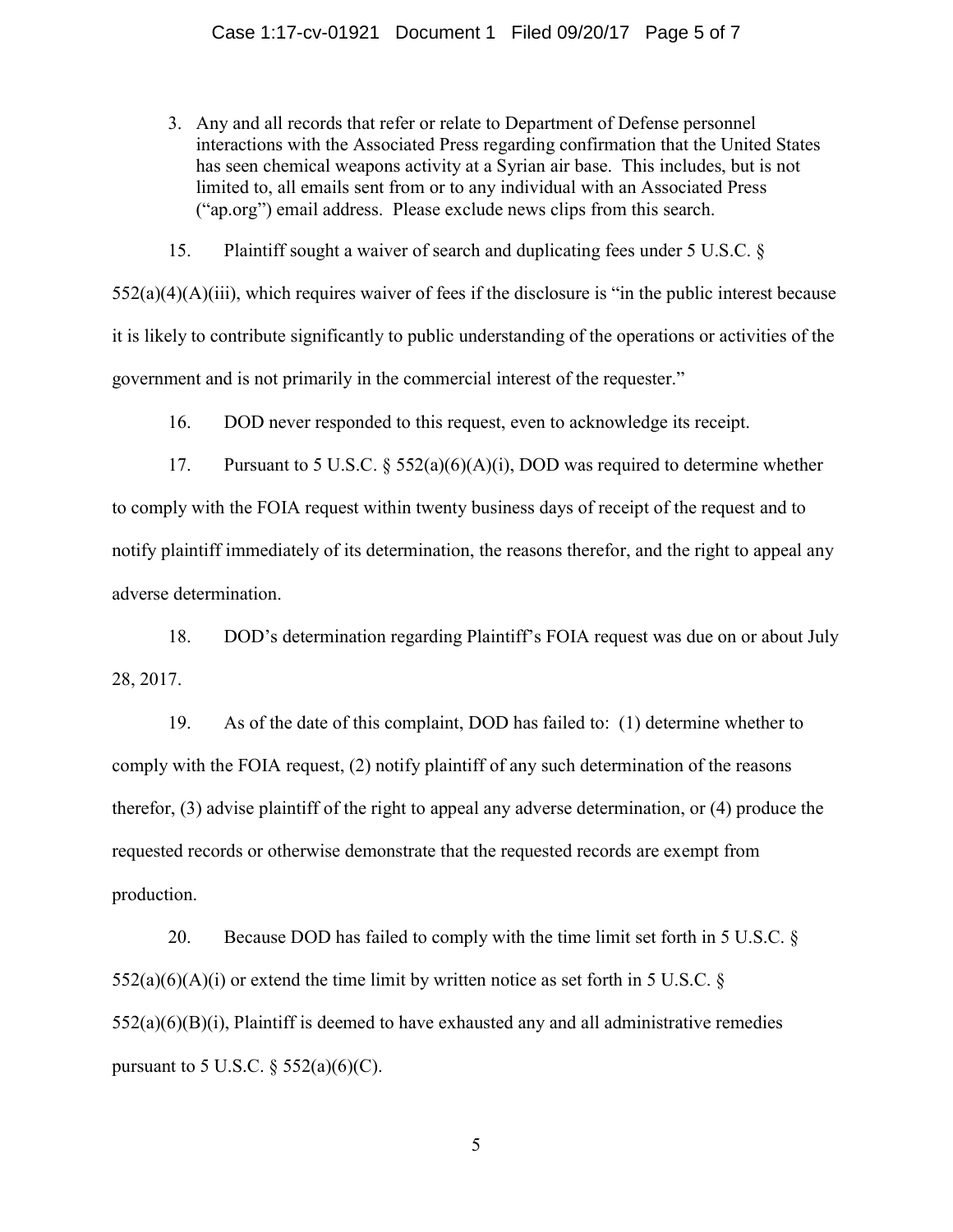### CLAIM FOR RELIEF

21. Plaintiff incorporates by reference the foregoing paragraphs as if fully set forth herein.

22. By failing to respond to plaintiff's request within the statutorily mandated twenty days, DOD has violated its duties under 5 U.S.C.§ 552, including but not limited the duties to conduct a reasonable search for responsive records, to take reasonable steps to release all nonexempt information, and to not withhold responsive records.

WHEREFORE, Plaintiff prays that this Court:

- 1. order DOD to conduct a search for any and all responsive records to Plaintiff's FOIA request using search methods reasonably likely to lead to discovery of all responsive records;
- 2. order DOD to produce, by a date certain, any and all non-exempt responsive records and a Vaughn index of any responsive records withheld under a claim of exemption;
- 3. enjoin DOD from continuing to withhold any and all non-exempt responsive records;
- 4. order DOD to grant Plaintiff's request for a fee waiver;
- 5. award Plaintiff its costs, attorneys' fees, and other disbursements for this action; and
- 6. grant any other relief this Court deems appropriate.